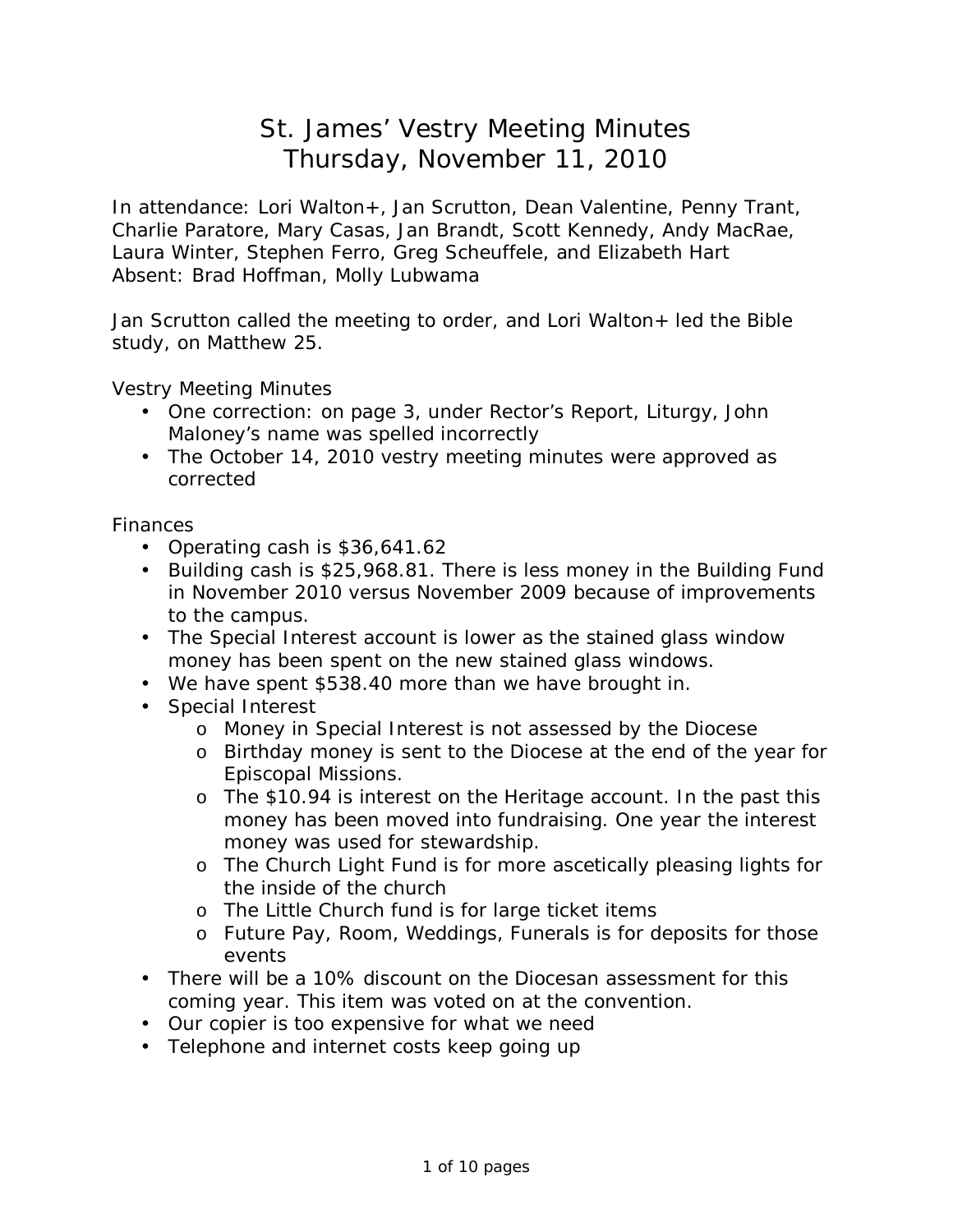- Our property taxes are paid twice a year. We receive two bills because we have two separate parcels. Part of what we pay is on improvements and not on land.
- We do not have the pension information yet for Lori+.
- The DW Scudder account has been around for 15 to 20 years. It is currently invested in government bonds. The account still has old signatures on it (Anne Kelsey and Richard Leslie). The signatures need to be changed, and the account closed.
- Motion was made to change the signatures on the DW Scudder account and then close the account. Money in the DW Scudder account will be moved to the Schwab account. Moved and seconded. Motion passed.
- Motion was made for Lori Walton+ to create her rector's discretionary account at Heritage Bank using the current Special Interest Clergy Discretionary Fund to fund the account. Moved and seconded. Motion passed.

Parish Directory

• 3 options for discussion:

- Minimum 26 families
- All inclusive
- Portrait Studio photography
- Members get an 8x10 portrait free, can order more at their own expense
- 3 to 4 month lead time

- Minimum 35 families
- All inclusive
- Free copies for Church's use based on 30% of the number given out to members
- Members get an 8x10 portrait free, and can order more at their own expense
- 3 to 4 month lead time

Olan Mills Lifetouch Do It Ourselves

- No minimum number of families
- Dean takes pictures using professional equipment
- Volunteers for layout, proofing, distribution
- Members can have access to digital photos to print/use as they like
- Lead time set by volunteers
- Volunteers identified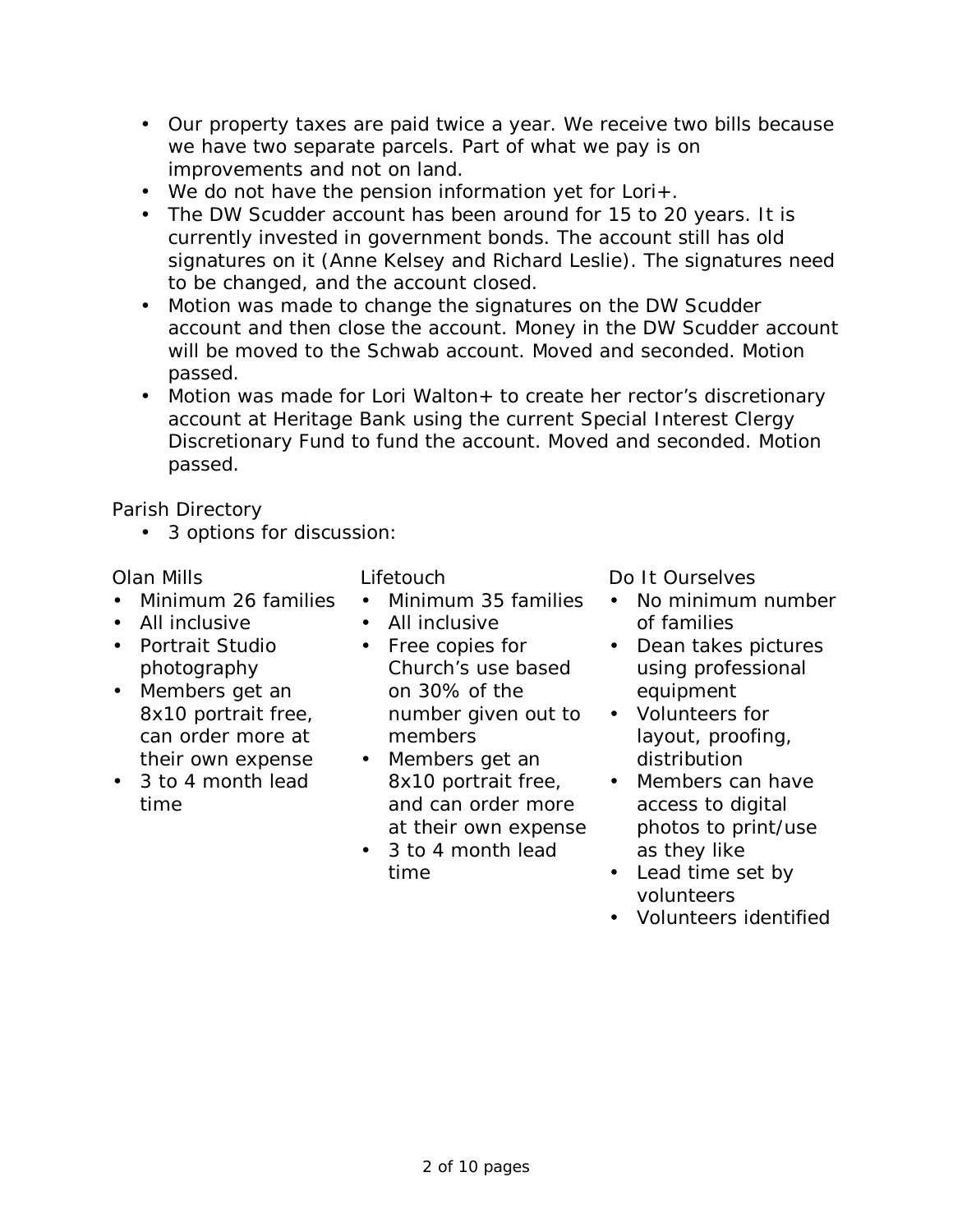Olan Mills Lifetouch Do It Ourselves Possible downsides:

• Higher cost later if we want to order more directory copies

Possible downsides:

- Higher cost later if we want to order more directory copies
- Directory printed on color laser printer – not lithograph printing

Possible downsides:

- Have to pay for printed directories ourselves
- Risk of quality
- Volunteers may need access to professional layout and publishing tools
- Olan Mills and Lifetouch will come to our facility on more than one day. Both have some kind of online access.
- They will also let us submit four of our own pages in the directory. We could expand that for a small fee.
- Each family receives a copy of the directory and an 8x10 portrait.
- Leaning towards going with an outside company.
- Reluctant to ask congregation for extra money if we add extra pages.
- Communication Cluster will do more research on the two companies and give a recommendation.

Little Church Organ

- Last year the vestry made the decision to fund a new piano and new organ.
- The piano was donated by the Bensons.
- There is \$3985.00 in Special Interest Music and the vestry provided \$2500 of seed money, some of which was used to move the piano.
- Katherine LaRose has been looking organs. It is important to have Katherine play the organs before a decision is made on purchasing. She has tested one so far (cost \$2000). She hopes to test two others by the end of next week. Those organs run from \$3000 (manufactured 1970's) to \$4000 (manufactured 1980's). Cost includes installation, with an additional cost to remove the old organ (approximately \$150). The \$4000 organ has reverberation.
- Motion was made to approve the purchase of an organ with Katherine LaRose's blessing, cost not to exceed \$5000.00. Moved and seconded. Motion passed.

E-Mail Lists

• The Communication and Evangelism Cluster recommends 3 separate email lists: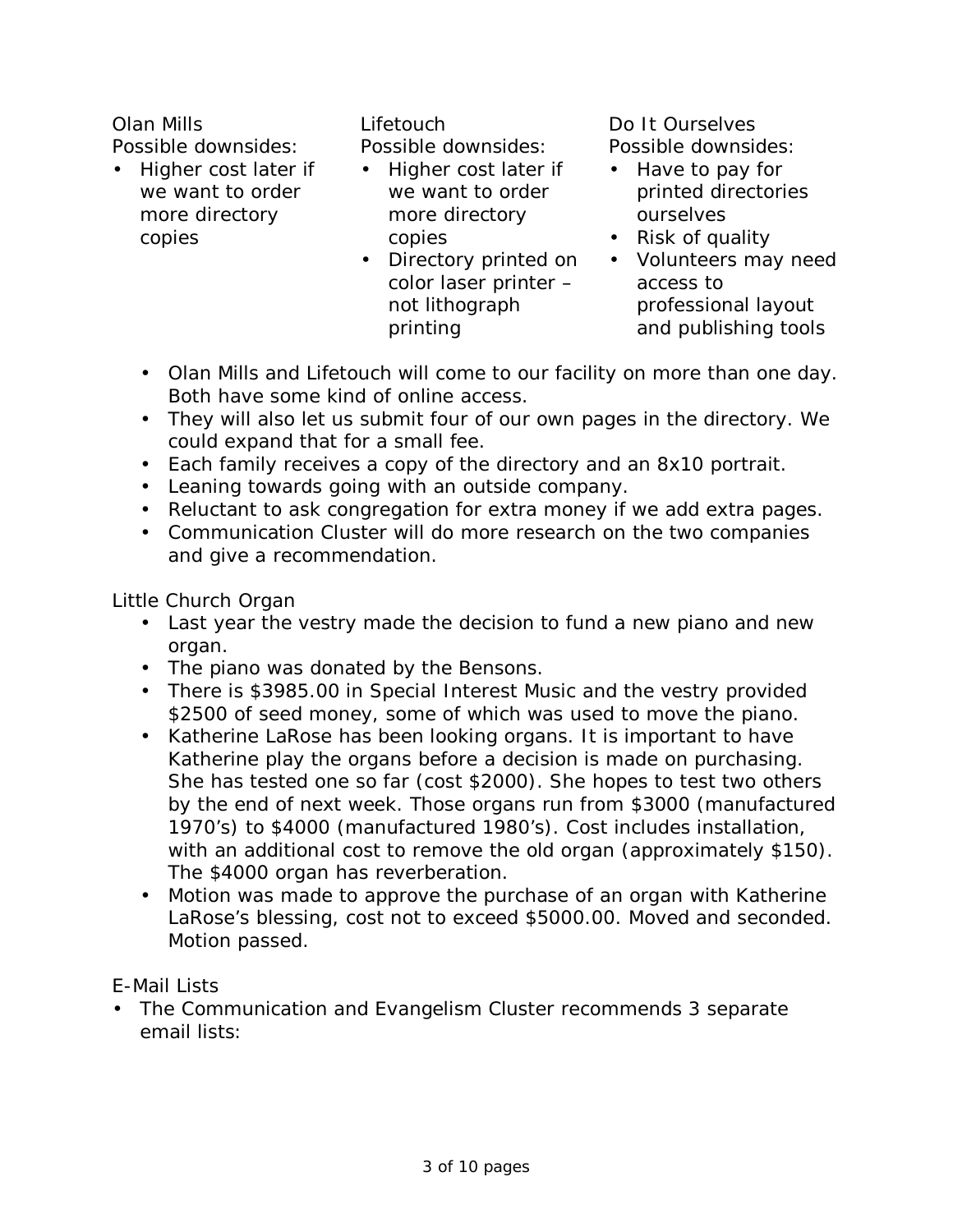- New email list is used for weekly HTML based newsletter email
- One way email only Lori/leadership can use
- Email campaign service (MailChimp) will be used for email generation
- Yahoo used if needed to maintain the list and run email server

Policies:

- Every member in email directory subscribed to this list
- Email newsletter will have weekly publishing deadline
- Newsletter policies to account for editorial mission of **The Window** and for C&E teams current practice of sending occasional informative emails

- Current Yahoo based email list
- Many to many, anyone subscribed can email entire list
- Used for all NONofficial communications ("I have a car for sale" "Here are the latest pictures of the party" "Looking for a used computer"

Newletter List **General List General List** Prayer Request List

- New email list used for Prayer requests only
- Many to many, anyone subscribed can email entire list
- Yahoo used to define and maintain new list and run email server.

Policies:

- Every member will be initially subscribed to this list, but anyone can unsubscribe
- Specific policies around acceptable use and moderating needed.

Policies:

• Every member will be initially subscribed to this list, but anyone can un-subscribe

- Lori+ sent a sample of the weekly newsletter email. This email would come out on Thursdays.
- Prayer Request List: Should the request go out to a moderator, then sent out to the list? If a person then replies to the prayer request, will the response be discarded or not? Several vestry members mentioned they would like the replies posted. Would need a many to many prayer list.
- Need to help define policies.

## CLUSTER REPORTS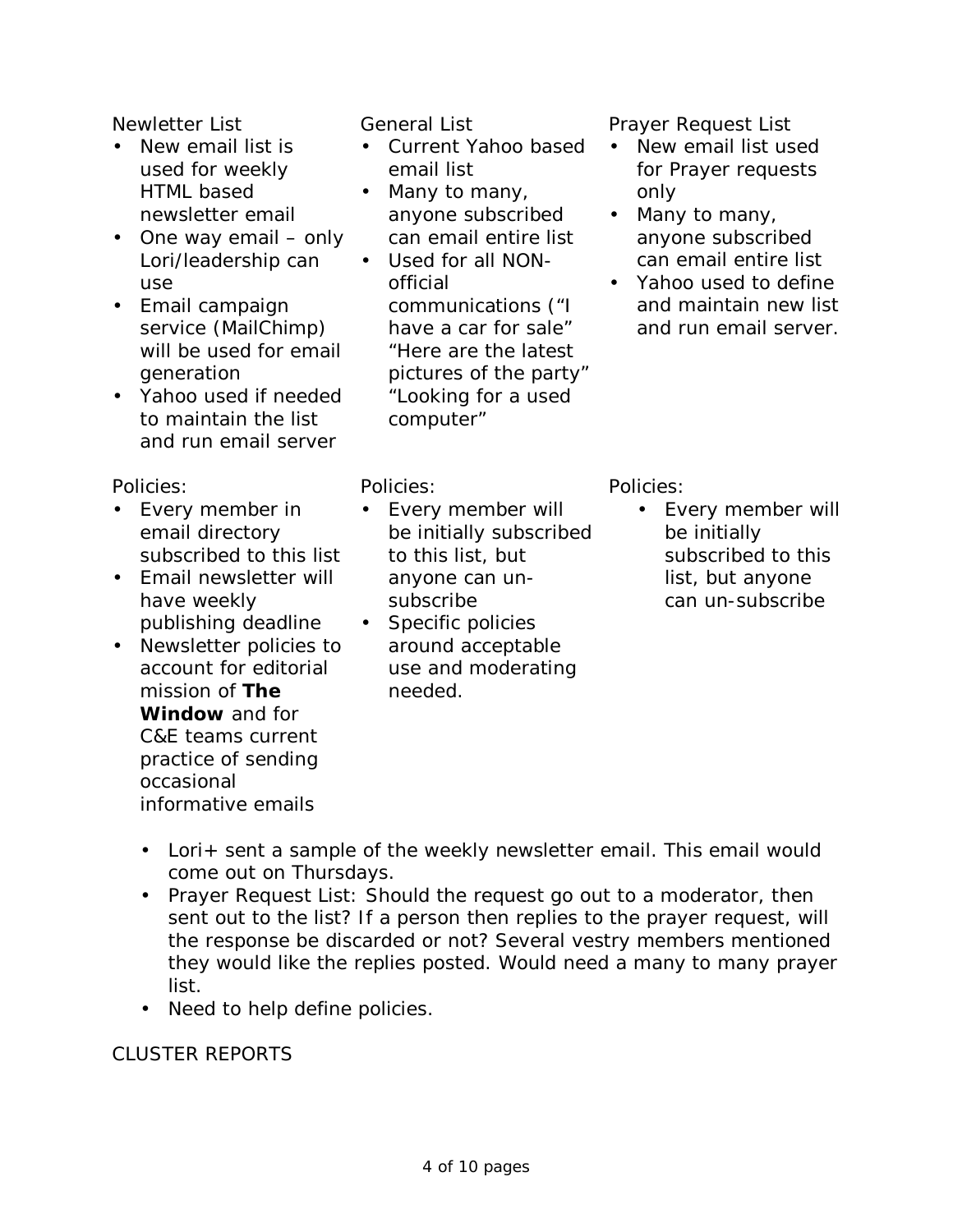Parish Life November 2010

Ongoing Projects:

- We are updating the list of cluster ministries under Parish Life and calendar dates for next year as there have been some changes this past year. This is to aid the incoming Parish Life Vestry members and also assist with contacts for the event(s).
- Over the past few months, there have been some requests from various groups to use space at St. James'. Current user groups fall under the category of Community Outreach. Jan S. has asked Mary Casas and I to work on a basic draft of guidelines/policies and other criteria for possible usage of St. James' space by other outside groups. This is not a set plan or time essential, just something we are looking into at to see if it is viable for St. James'.
- I have met with Sandra Motley (kitchen crew) and asked for a complete list of what supplies\* are purchased for the kitchen through the Parish Life Budget. I have also asked her to include what is donated\*\* for Fellowship Hour and what this "could" cost if we had to purchase independently. I have this information and will give more details on this at the Vestry Budget Meeting, November 18, 2010.
- Donated homemade bags with Halloween activities and treats were given out to the children at Godly Play on Halloween. Donated treats were also given to the children who attended service.

Respectfully submitted, Penny Trant Dean Valentine

\*\*\*\*\*\*\*\*\*

Worship and Christian Formation November 2010

Our focus this past month has been to help get Lori up to speed on the intricacies of worship and the education opportunities at St James'.

Laura and Lori met to go over the groups within the WCF cluster, and meetings were held with Faith Formation and the ushers. Faith Formation has a variety of classes scheduled well into the New Year, so watch the weekly announcements for upcoming classes. John Maloney and Meg Williams are stepping down from the committee, and we appreciate all their hard work over the past years.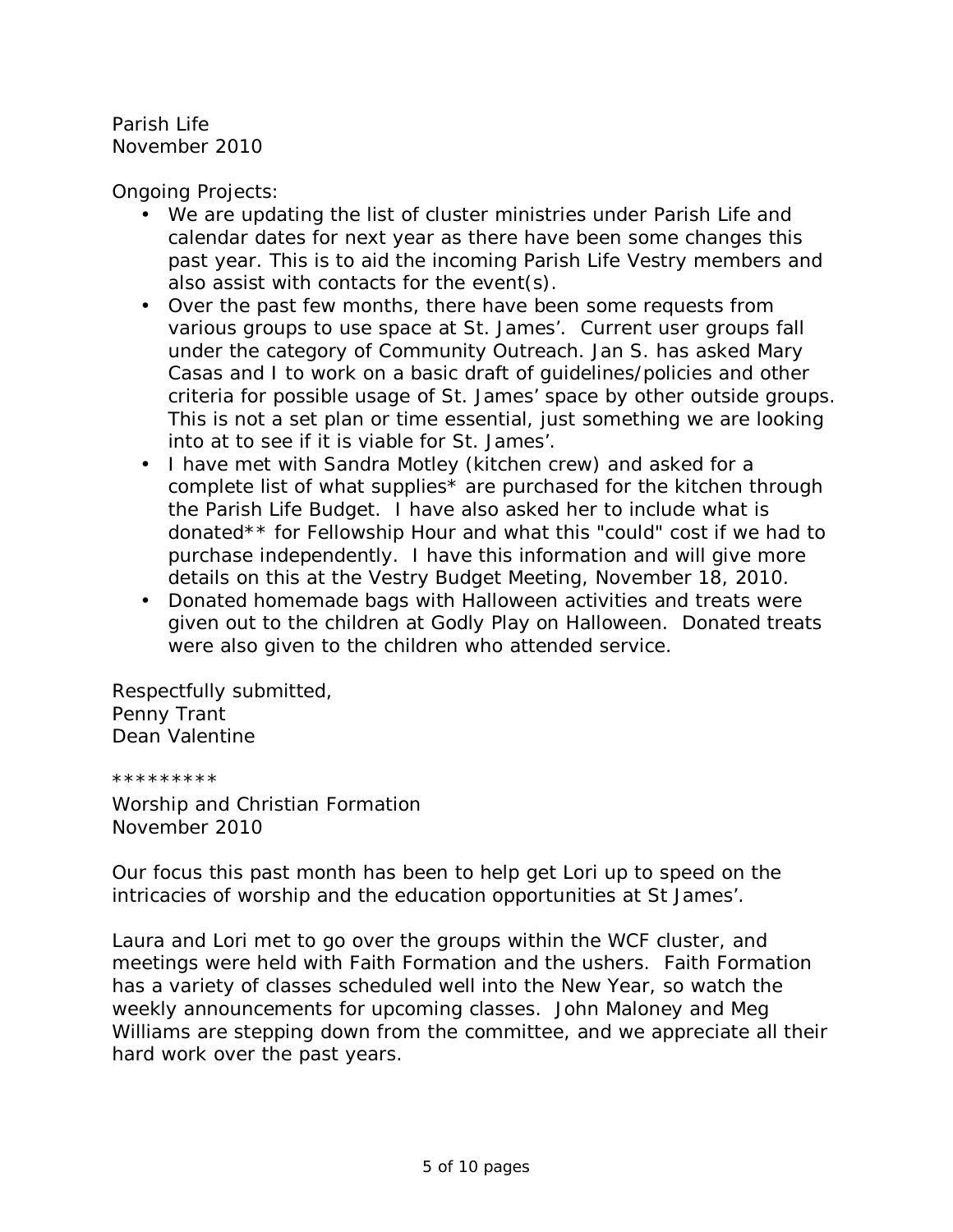We had a good conversation with the ushers and together worked out some minor changes to improve our worship services.

Meetings are scheduled in the next couple of weeks with the Eucharistic Ministers and the Worship Committee.

We have been working with Katherine to purchase our new organ for the Little Church and will discuss the progress at Thursday's Vestry meeting.

Respectfully submitted, Laura and Molly

\*\*\*\*\*\*\*\*\*

**Facilities** November 2010

We have been preparing for winter. The furnace filters have all been replaced or cleaned. The thermostats are working efficiently, except that people who turn on the furnaces manually do not turn them off when leaving. On Monday or Tuesday, we find that the rooms have been heated since Sunday! Please help us to be more diligent with this.

Rain gutters and scuppers have been worked on to make them more efficient in rain water drainage.

We've been working on some electrical and lighting conditions that needed improvement or upgrade.

The new windows for the big church are expected to arrive within the next couple weeks, and will be a huge improvement in the appearance of our worship space, as well as cutting down our energy usage costs!

As well as being seasonal preparation, these things are directed towards our major goal of becoming "More Green!"

The October work party got a lot of bushes and shrubs pruned, or removed altogether, making it much easier to see other vehicles while driving onto Cabrillo Terrace. This has been a safety concern for some time.

Scott Kennedy/Facilities

\*\*\*\*\*\*\*\*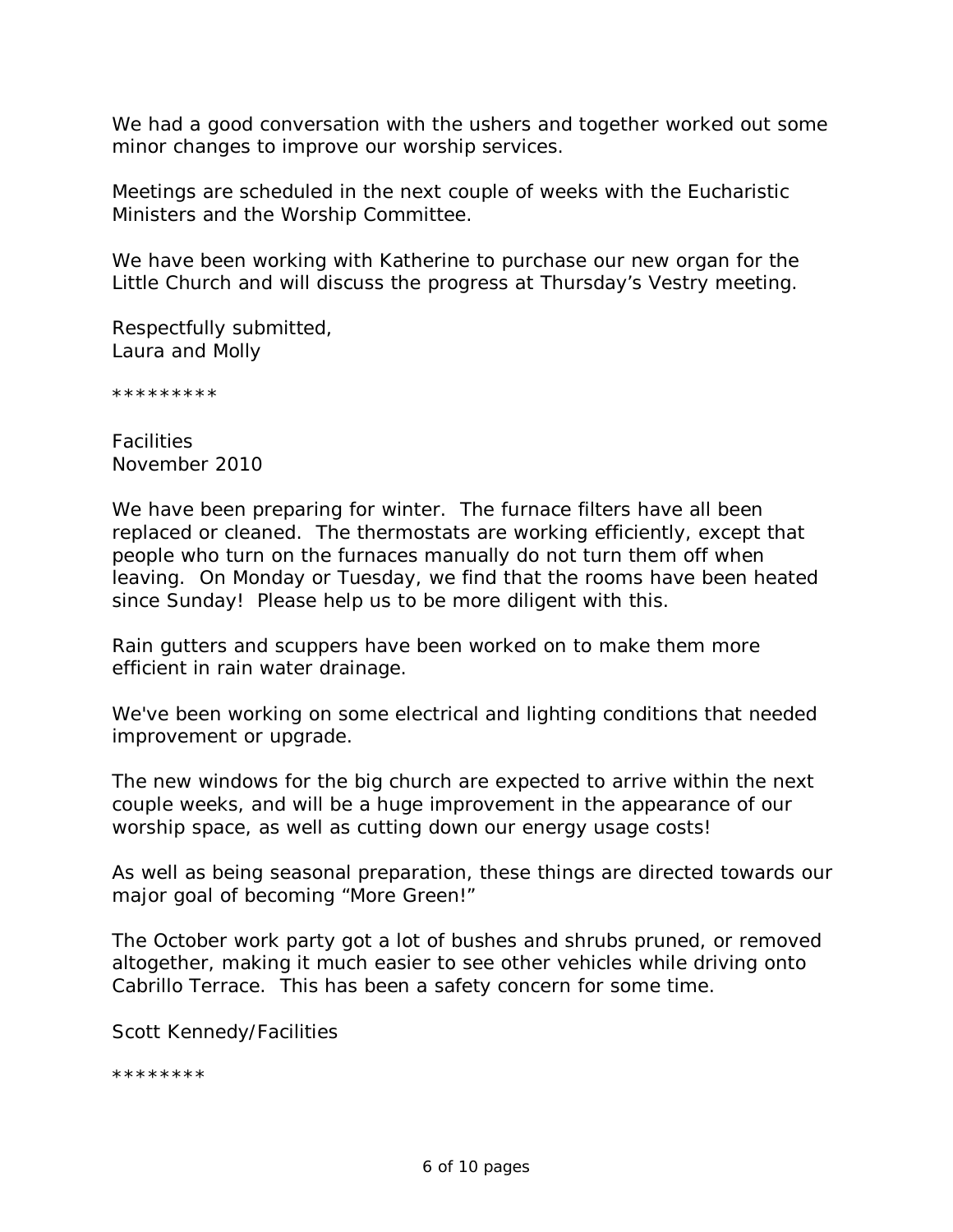November Congregational Care and Social Ministries Report

We continue to work with the groups and teams found under our clusters and let them know we are available to support them in their activities.

Rod Whitehouse and Burtin Hart are setting up an afternoon or evening where kids and parents can assemble a simple electronics kit. The notion is to create a continuing series of such to provide something of interest to St. James youth.

A plea was made for more foodstuff for the food bags in the pantry. As winter comes we'll probably have to make another.

The groups under our care are basically self sustaining and run on their own time tables, projects and Ministries. Two of the most active Ministries are the:

- Abode feed teams.
- Comforters Guild and Prayer Shawl ministry

We want to especially "THANK" them and THANK all the other Ministries under our cluster for their continued care and love with their service to those who have a need.

With these groups we continue to work on our yearly goals. We are letting the teams found under our cluster to know we are here to support them and if they need any assistance to contact Andy or Brad

We are continuing in the process of gathering information on all the groups that are under the CC & SM Clusters to better be able to support them.

- Congregational Care
	- o Eucharistic Visitors
	- o Healing Ministry
	- o Loss Support Group
	- o Woman's Spirituality
- Social Ministries
	- o ABODE Services
	- o ABODE Services Sunrise Village
	- o Abode Services Winter Relief
	- o AEMCH An Episcopal Ministry to Convalescent Homes
	- o Blood Drives for the Blood Center of the Pacific
	- o Centerville Free Dining room
	- o Comforters Guild and Prayer Shawl Ministry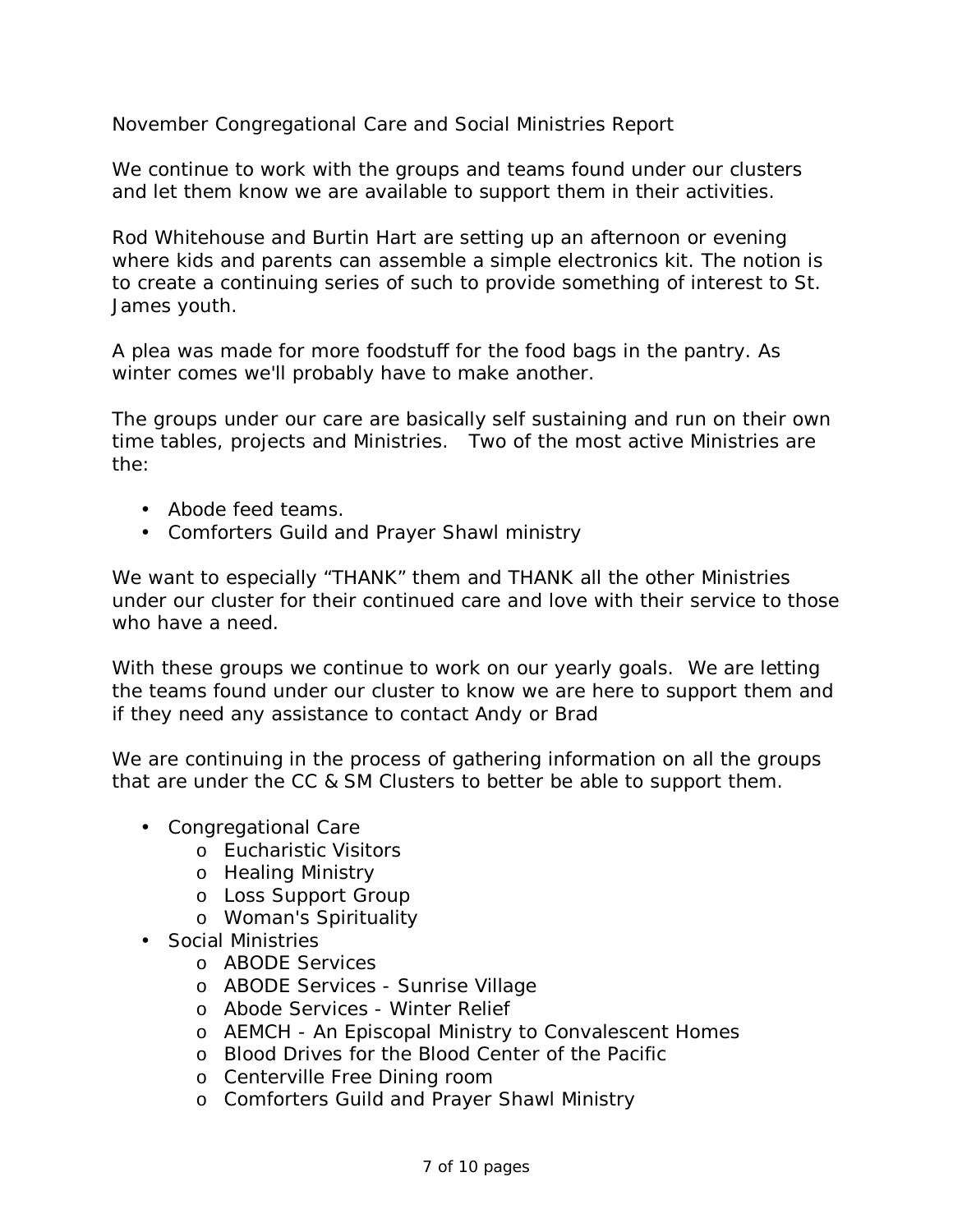o Walk-a-Rock-athon for Winter relief

We are working with the Stewardship committee to create a video of the groups the Church supports especially those groups through Abode services.

We are working to have this Video ready by spring of 2011 as the Stewardship committee plans to celebrate the "Time and Talent" portion of **Stewardship** 

Thank you, respectfully submitted Andy MacRae and Brad Hoffman CC & SM cluster (11/11/2010)

\*\*\*\*\*\*\*\*\*\*

Communication and Evangelism

- Presented information on the Parish directory and Email lists
- Prepared a list of every banner we have.

\*\*\*\*\*\*\*\*\*\*

Lead Team Report, Nov 2010

Furniture has been moved from the back office to the newly designated Volunteer Office. We still need to rearrange it but progress is being made. A decision still needs to be taken on how to key the room to allow access for those who need it while maintaining security for that office and for Lori.

The Transition and Search teams have written an outline of their parts in our search process for the diocese. We have added the Vestry perspective. We have said we are happy for this to be shared with other churches in a search process.

Lori has advertised for the Admin position - 100 applicants from Craigslist in less than a week! Jan and Lori have already interviewed one candidate and are working on seeing more.

Vestry retreat is booked for Presentation Center, Los Gatos on Feb 26th. An outside facilitator/speaker is also being invited to run the day. Lori has spoken to Sue Thompson about doing this.

Plans are going on for the 'Celebration of New Ministry' for Lori on 15th January. Jan is communicating with Canon Michael to make sure we invite all the right people. The Welcome Committee will assist with some of the practical aspects of this event and will work with Parish Life.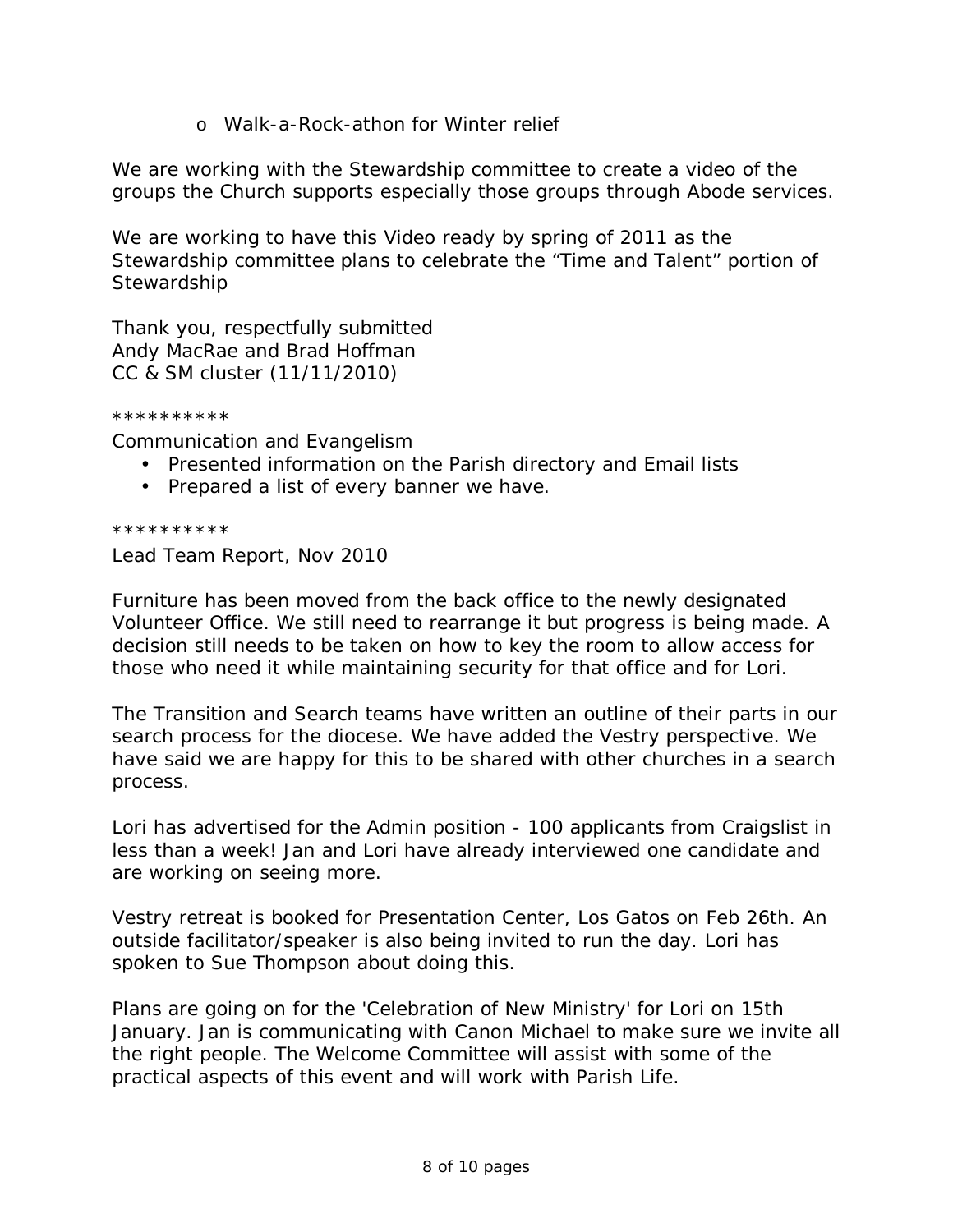Notices will be placed on cars parked in our parking lot overnight making clear that we do not take responsibility for any loss/damage and notices will be used over Christmas and prior to major events/services asking that they be removed to allow for church parking.

Pledges are coming in and work will begin on the budget in the next couple of weeks. Vestry budget meeting Thursday Nov 18th.

Respectfully Submitted by Jan, Mary, Lori & Jan

- Lead Team is still interviewing for the admin position. The goal is to have someone in place by the end of the month.
- Invitations are going out to every clergy in the Diocese for the Installation Service.
- Preparation for annual report need a report from your cluster and from all the groups in your cluster. They are due the weekend before the installation.
- Vestry retreat is February 26<sup>th</sup>, 2011. There will be an outside facilitator.
- Budget meeting in Thursday, November  $18<sup>th</sup>$ . Please bring your last year's budget.

\*\*\*\*\*\*\*\*\*\*

RECTOR'S REPORT November 11, 2010

### Liturgy

- Met with Ushers to go over Sunday responsibilities and flow.
- Met with Laura Winter regarding the worship committee and scheduled a meeting with the worship committee for later this month.
- Continue to work with Katherine regarding music selection and services.
- Completed Advent Lessons & Carols bulletins.
- Completed Children's pageant service bulletin draft.
- Worked with Katherine to secure a musician for 4:00 Children's Christmas service.
- Began working on installation service, including music selection and invitation design.
- Worked with Lauran Pifke to have her choir join ours for installation.
- Met with Margaret Rainey/Altar Guild to discuss general expectations.
- Worked with Vivienne P. to bake bread for 10:30 service.
- Scheduled church greening for Advent IV.